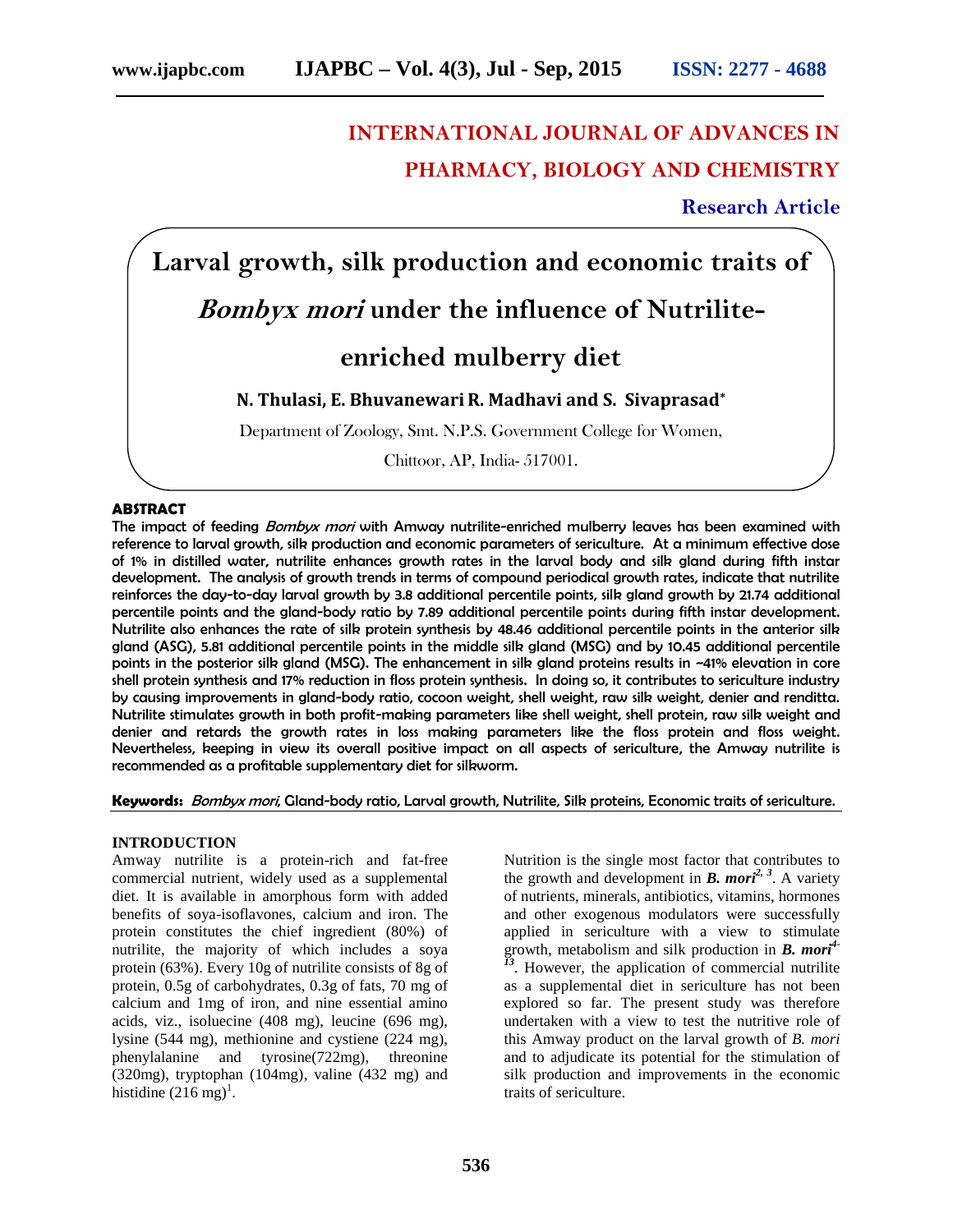#### **MATERIAL AND METHODS**

The present investigation was carried out on Pure Mysore x CSR<sup>2</sup> hybrid strain of *Bombyx mori* reared under  $28^{\circ}$ C and  $85\%$  RH as per Krishnaswami<sup>14</sup>. After hatching, the worms were fed with  $M_5$  variety of mulberry leaves at 6 AM, 10 AM, 2 PM, 6 PM and 10 PM, under normal 12 hr light and 12 hr dark conditions. After the third moult, the fourth instar larvae were divided into two control and experimental batches of 100 worms each. While the control batch was given normal five feedings per day, the experimental batch was fed with mulberry leaves dipped in 1% minimum effective dose (MED) of nutrilite at their 6 PM diet as recommended by Thulasi and Sivaprasad<sup>15</sup>. Before feeding, the nutrilite-fortified mulberry leaves were dried under cool weather conditions. The experiment was carried out on the fifth instar larvae on alternative days, i.e., on  $1<sup>st</sup>$ ,  $3<sup>rd</sup>$ ,  $5<sup>th</sup>$  and  $7<sup>th</sup>$  days of instar life. Since, the body weight is an index of maximal growth, the impact of nutrilite on larval and silk gland (SG) growth rates were determined by recording the mean body weight of 25 randomly selected silkworms and 5 pairs of silk glands in an electronic balance (ELICO: MODEL BL-22OH) and the same was expressed in grams. The impact of nutrilite on the growth of larval body and silk gland was determined by analyzing changes in the gland-body ratios throughout the fifth instar development, while its impact on silk production was determined by analyzing the total protein profiles in the anterior (ASG), middle (MSG) and posterior (PSG) regions of the silk gland.

The SG was isolated by mid-dorsal dissection of the larval body in the Silkworm Ringer<sup>16</sup> and separated into anterior (ASG), middle (MSG) and posterior (PSG) regions and their total protein levels were estimated in 1% homogenates by the method of Lowry *et*  $al^{17}$ , and the same was expressed in mg protein /gram wet weight of tissue. Similarly, the protein content of cocoon was estimated in 1% homogenate in distilled water. Before homogenation, the hard silk cocoons were dipped in diluted sodium hydroxide solution and converted to softened form in order to facilitate its homogenization in distilled water. Some important economic parameters of sericulture such as, gland- body ratio, green cocoon weight, shell weight, shell protein, floss weight, floss protein, pupal weight, raw silk weight, denier, renditta were analyzed as per the standard methods in vogue<sup>18-22</sup>. The experimental data were statistically analyzed online by using Graphpad $^{23}$  and Percent Change<sup>24</sup> packages and meaningfully interpreted in terms of compound periodical growth rates (CPGR) as given by Sivaprasad<sup>25</sup>.

#### **RESULTS AND DISCUSSION**

The impact analysis of nutrilite on the larval growth and silk production stems from the fact that the soya protein, which is the chief ingredient of nutrilite, has potential to modulate silk gene expression and silk protein synthesis in *B. mori* <sup>8</sup>. The findings of the present investigation, depicting the positive influence of nutrilite on the larval growth, gland growth, protein profiles and economic traits of sericulture are presented in tables 1 to 3 and figures 1 to 3.

#### **Nutrilite versus larval growth and gland-body ratio**

The gland-body ratio (GBR) has been recognized as an important indicator of growth and silk production in *B. mori*. This growth parameter is computed by dividing the silk gland (SG) weight by the larval body weight<sup>19</sup>. Needless to say, higher GBR reflects higher silk productivity and vice versa. In the silkworm higher GBR could be achieved by enriching mulberry leaves with exogenous modulators and nutrients<sup>21-22</sup>. The studies on larval body growth vis-a-vis silk gland growth, as indicated by changes in their respective weights during fifth instar development demonstrated the potential influence of nutrilite on silkworm growth and development (Table 1and Fig.1). Under natural conditions, the larval body weight grew continuously throughout the fifth instar and registered an overall growth rate (OGR) of  $\sim$ 324% and a CPGR of 61.92% at the end. At the same time the SG recorded an OGR of ~1729% and a CPGR of 192.40%. Consequent on the growth trends in larval body and SG, the GBR showed an OGR of ~335% and a CPGR of 63.19% in the control batch. Under the influence of nutrilite, at its minimum effective dose (i.e., 1% in distilled water), the larval body weight recorded an OGR of  $\sim$ 351% and a CPGR of 65.72% during the same period and the SG recorded an OGR of ~2157% and a CPGR of 214.14%. Similar growth trends were recorded in the GBR, which showed an OGR of ~401% and a CPGR of 71.08% during fifth instar larval development (Table 1). Further, analysis of experimental data in terms of elevations in growth trends indicate that the CPGR of the larval body grew by 3.8 percentile points (65.72-61.92%), SG by 21.74 additional percentile points (214.14-192.40%) and the GBR by 7.89 percentile points (71.08-63.19%) under the influence of nutrilite-enriched mulberry diet. The current study demonstrates that the nutrilite acts as a growth modulator in *B. mori* and contributes to higher GBR by boosting growth rates in body and gland (SG) during fifth instar development (Table 1 and Fig.1).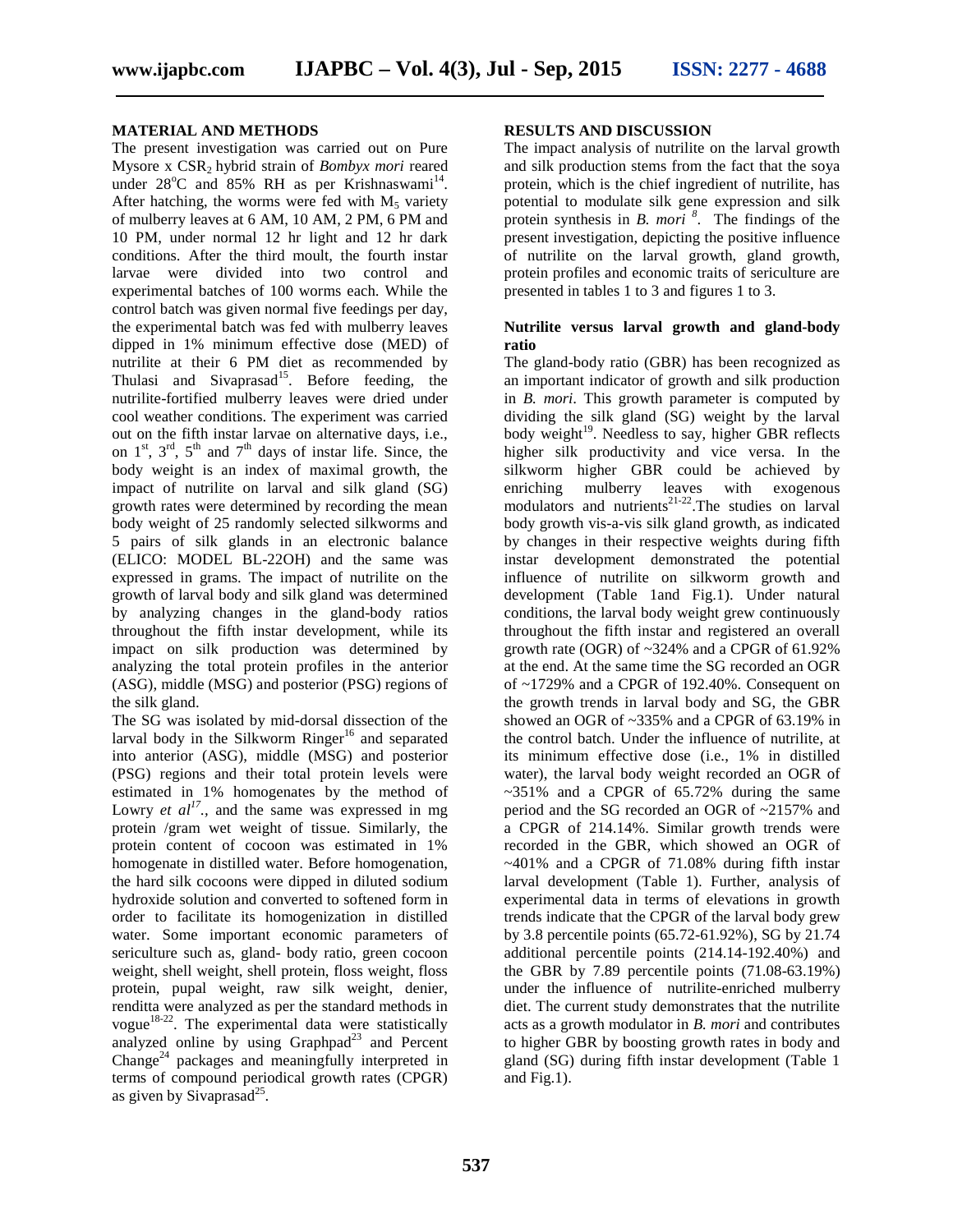#### **Nutrilite versus silk gland proteins**

The silk gland is the major site of silk protein synthesis. It synthesizes and stores 93 different proteins that are implicated in larval growth and development including the two silk proteins; fibroin and serecin<sup>26-31</sup>. The enormous growth in the GBR boo during fifth instar larval development has resulted in similar growth trends in the protein profiles of anterior (ASG), middle (MSG) and posterior (PSG) regions of the silk gland (Table 2). During fifth instar larval growth, the protein profiles of control batch recorded an OGR of ~29% and a CPGR of 8.99% in ASG, an OGR of ~183% and a CPGR of 41.37% in MSG and an OGR of ~114% and a CPGR of 28.95% in PSG. In the experimental batches, the OGR and CPGR grew respectively by ~290% and 57.45% in ASG, ~220% and 47.28% in MSG and by ~171% and 39.40% in PSG during the same period (Table 2 and Fig. 2).

It has been demonstrated that the ASG, which is relatively inert, shows low protein levels, while the middle (MSG) and posterior (PSG) regions acts as protein reservoirs in *B. mori* (Shimura, 1993). The current study revealed that nutrilite activates protein synthesis more prominently in the ASG compared to the other two regions (MSG and PSG). The analysis of data in terms of CPGRs indicate that the nutrilite enhanced to day-to-day protein synthetic rate maximally by 48.46 percentile points (57.45-8.99%) in the ASG compared to 5.81 percentile points (47.28-41.37%) in MSG and 10.45 percentile points (39.40- 28.95%) in PSG (Fig.2). Likewise, the nutrient enhanced the OGRs in the SG proteins by 260.84 additional percentile points (290.3-29.46%) in ASG, 36.97 percentile points (219.50-182.53%) in MSG and by 56.49 additional percentile points (170.89-114.40%) in PSG. Thus, the growth stimulating effect of nutrilite is more specific and targeted towards the ASG, which is considered metabolically inert and synthesizes proteins at a slower rate under natural conditions. Nevertheless, the nutrilite has potential to activate silk protein synthesis in all the three regions (ASG, MSG and PSG) of the silk gland. By and large, similar improvements were obtained in the body growth, silk gland growth, silk protein synthesis and economic traits sericulture, when the silkworm larvae were fed with exogenous nutrients like honey and alfalfa at their minimum effective concentrations<sup>32-35</sup>. Though, the reason for the growth stimulating nature of nutrilite has not been explored so far, the positive impact is attributed to its constituent proteins and minerals, as reported earlier for ascorbic acid, lemon juice, alfalfa and honey<sup>22-23, 31-35</sup>.

**Nutrilite versus economic traits of sericulture**: The higher growth rate of 26.93% (351.41-324.48%) in the larval body weight, observed during the fifth instar development has been extended to the quiescent pupal stage, with  $\sim$ 1.4% improvement in its body weight (Table 3). The same impact has been felt in the economic parameters of sericulture with significant gains in silk output and quality. Clearly, feeding the silkworm larvae with nutrilite- enriched mulberry leaves confers a two-fold advantage to the sericultural industry. Firstly, it yields higher outputs in profit-making economic parameters like the cocoon weight, shell weight, pupal weight, shell protein, raw silk weight, denier and renditta and secondly, it minimizes the sericultural loss by reducing floss output. As observed in the present study, the green cocoon weight increased by ~4%, shell weight  $\sim 8\%$ , shell protein by  $\sim 41\%$ , pupal weight by  $\sim$ 1%, raw silk weight by  $\sim$ 5% and the denier by ~22% under the influence of nutrilite. The positive impact of nutrilite, so reflected, is further reinforced by reduction in floss weight by ~6% and floss protein content by  $\sim$ 17% and renditta by  $\sim$ 5% (Table 3).

Profitable gains in the economic traits of sericulture, under the impact of nutrilite, are achieved by its growth stimulating effect on *B. mori,* more particularly with reference to the silk protein synthesis. Further, nutrilite positively reinforces silk synthesis in ASG, MSG and PSG, more particularly in the former with concomitant improvements in the levels of shell protein that constitutes fibroin. At the same time, the nutrilite seems to retard the synthesis of floss (-16%) that culminated in low sericin and floss output as observed in the present investigation (Table 3, Fig. 3). Probably, because of this reason, the raw silk weight recorded an elevation of 5% and floss weight (sericultural wastage) declined by the same proportion under the influence of nutrilite. Obviously, this dual effect of nutrilite is responsible for the marginal reduction  $(-5\%)$  in the renditta and considerable increase in the denier value  $(-22\%)$ , both reflecting positive gains in the silk quality and productivity.

#### **Conclusion**

The commercial Amway nutrilite has potential to stimulate growth, protein synthesis and metabolism in *B. mori,* at a minimum effective dose (MED) of 1% in distilled water. It selectively accelerates the growth rate in the silkworm larvae, at a time when it is naturally slower. Similarly, it stimulates silk protein synthesis in the ASG, MSG and PSG, more significantly in the former, which is otherwise inert under normal conditions. By virtue of its accelerating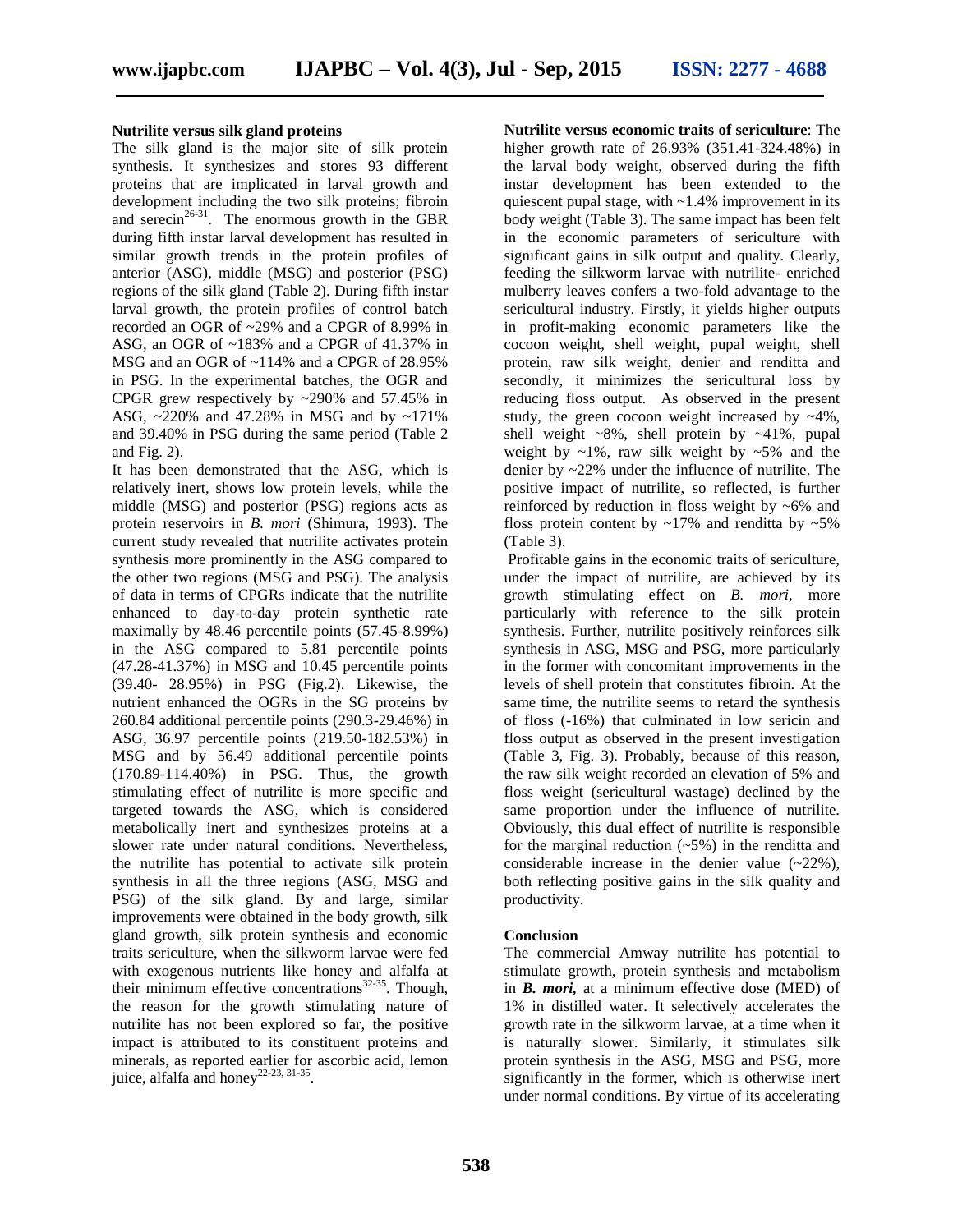role on growth and silk protein synthesis, nutrilite improves the productivity and quality of silk produced by *B. mori* (Fig.3). The possibility of its use as an enriched mulberry diet for silkworm could be explored after judging its economic implications for the sericulture industry in the actual field conditions.

#### **ACKNOWLEDGEMENT**

N. Thulasi thanks University Grants Commission, New Delhi for providing financial assistance in the form of Rajiv Gandhi National Fellowship for this research work.

#### **Table 1 Effect of 1% nutrilite on body weight, silk gland (SG) weight and gland- body ratio (GBR) in** *B. mori***, during fifth instar larval development.**

|                |                     | Control               |                    |                     | Experimental (1% Nutrilite) |                      |                     |
|----------------|---------------------|-----------------------|--------------------|---------------------|-----------------------------|----------------------|---------------------|
| Day            | Statistical<br>tool | Larval body<br>weight | Silk gland weight  | Gland-body<br>ratio | Larval body<br>weight       | Silk gland<br>weight | Gland-body<br>ratio |
| 1              | $Mean + S.D$        | $0.494 \pm 0.001$     | $0.014 \pm 0.001$  | $2.83 \pm 0.008$    | $0.494 \pm 0.001$           | $0.014 \pm 0.001$    | $2.83 \pm 0.008$    |
| 3              | Mean $\pm$ S.D      | $1.13 + 0.01*$        | $0.070 \pm 0.001*$ | $6.19 \pm 0.01*$    | $1.14 \pm 0.02*$            | $0.085 + 0.002*$     | $7.45 \pm 0.01*$    |
| 5              | $Mean + S.D$        | $1.64 + 0.01*$        | $0.129 + 0.0009*$  | $7.86 \pm 0.02*$    | $1.66 \pm 0.01*$            | $0.164 + 0.001*$     | $9.87 \pm 0.01*$    |
| $\overline{7}$ | $Mean + S.D$        | $2.08 \pm 0.01*$      | $0.256 \pm 0.001*$ | $12.30 \pm 0.01*$   | $2.23 \pm 0.02^*$           | $0.316 \pm 0.002*$   | $14.17 \pm 0.01*$   |
|                | OGR(%)              | 324.48                | 1728.57            | 334.62              | 351.41                      | 2157.14              | 400.70              |
|                | CPGR(%)             | 61.92                 | 192.40             | 63.19               | 65.72                       | 214.14               | 71.08               |

\* Statistically significant; \*\*Statistically not significant

Each value is a mean,  $\pm$  standard deviation of four individual observations. (P value  $< 0.001$ ). The percent changes were calculated taking the control as the base value and the compound periodical growth rates (CPGR) were computed on the basis of first and seventh day values as per Sivaprasad, 2012.

### **Table 2 Effect of 1% nutrilite on the total protein levels of the anterior (ASG), middle (MSG) and posterior PSG) regions of the silk gland in the fifth instar larva of** *B. mori.*

| Day           | Statistical<br>tool | <b>ASG</b>       |                    | <b>MSG</b>        |                    | <b>PSG</b>         |                    |
|---------------|---------------------|------------------|--------------------|-------------------|--------------------|--------------------|--------------------|
|               |                     | Control          | 1% Nutrilite       | Control           | 1% Nutrilite       | Control            | 1% Nutrilite       |
|               | $Mean + S.D$        | $9.40 \pm 0.06$  | $9.40 \pm 0.06$    | $17.23 \pm 0.28$  | $17.23 \pm 0.28$   | $16.94 \pm 0.10$   | $16.94 \pm 0.10$   |
|               |                     |                  |                    |                   |                    |                    |                    |
| 3             | $Mean + S.D$        | $10.88 \pm .83*$ | $30.92 \pm 1.44*$  | $33.24 + 0.31*$   | $35.41 \pm 0.86^*$ | $30.04 + 0.52*$    | $32.28 \pm 0.62^*$ |
| 5             | Mean $\pm$ S.D      | $11.72 + 0.59**$ | $32.90 \pm 0.40^*$ | $35.55 \pm 1.14*$ | $41.84 \pm 3.30^*$ | $33.20 \pm 0.76^*$ | $35.55 \pm 1.60*$  |
| 7             | $Mean + S.D$        | $12.17 + 0.43**$ | $36.69 + 1.28*$    | $48.68 \pm 1.56*$ | $55.05 + 2.08*$    | $36.32 + 1.35*$    | $45.89 \pm 1.18^*$ |
| OGR(%)        |                     | 29.46            | 290.3              | 182.53            | 219.50             | 114.40             | 170.89             |
| $CPGR$ $(\%)$ |                     | 8.99             | 57.45              | 41.37             | 47.28              | 28.95              | 39.40              |

\* Statistically significant: \*\*Statistically not significant

Each value is a mean,  $\pm$  standard deviation of four individual observations. (P value < 0.001). The percent changes were calculated taking the control as the base value and the compound periodical growth rates (CPGR) were computed on the basis of first and seventh day values as per Sivaprasad, 2012.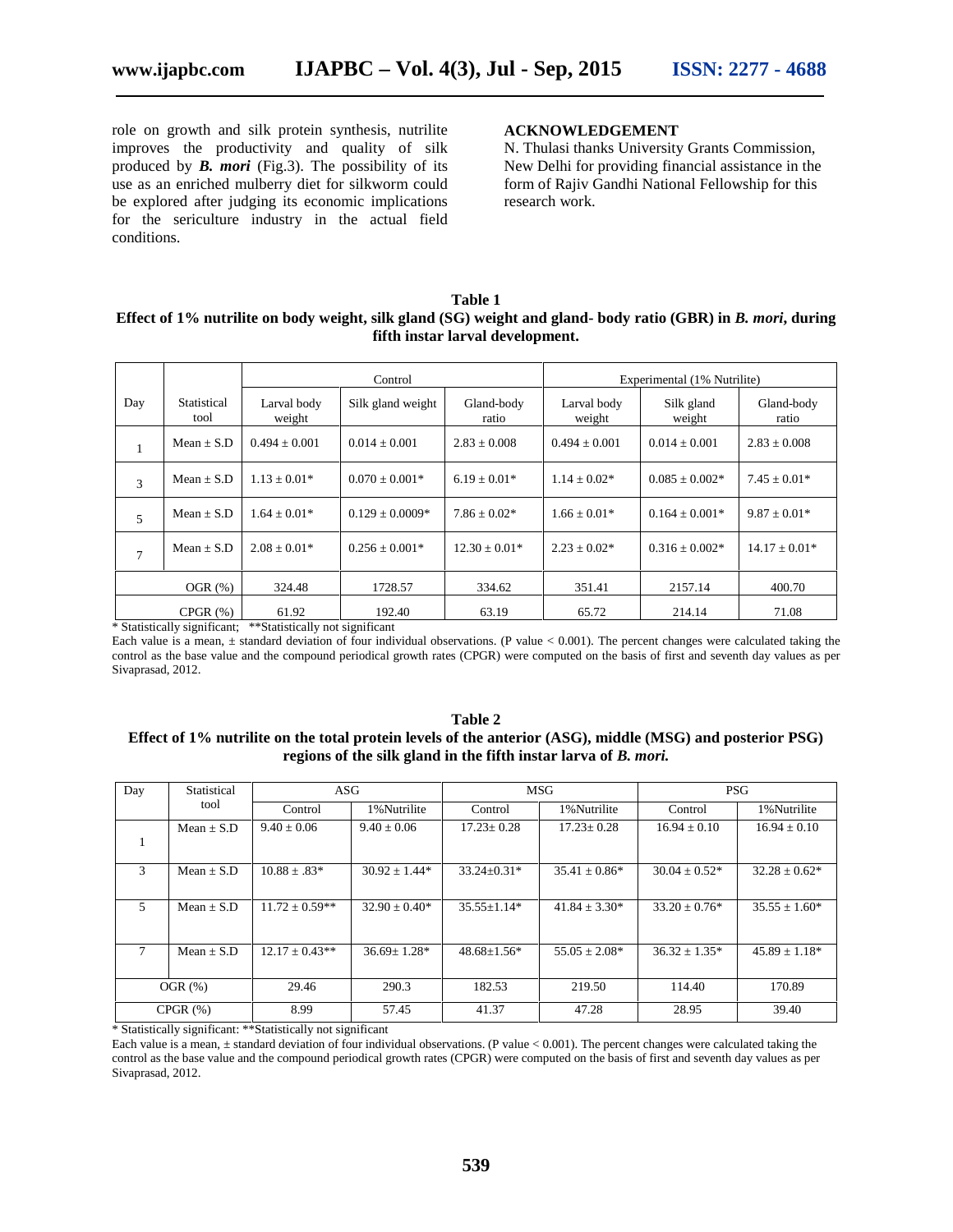| S.No | Economic parameters       | Statistical<br>parameters | Control            | 1% Nutrilite              |
|------|---------------------------|---------------------------|--------------------|---------------------------|
| 1.   | Green cocoon Weight $(g)$ | $Mean + S.D$              | $0.86 \pm 0.01$    | $0.89(3.5) \pm 0.02*$     |
| 2.   | Shell weight $(g)$        | $Mean + S.D$              | $0.13 \pm 0.001$   | $0.14(7.7) \pm 0.001*$    |
| 3.   | Shell protein $(mg/g)$    | $Mean + S.D$              | $30.30 \pm 0.51$   | $31.98(40.8) \pm 0.06*$   |
| 4.   | Floss weight $(g)$        | $Mean + S.D$              | $0.018 \pm 0.0005$ | $0.017(-5.6) \pm 0.0009*$ |
| .5.  | Floss protein $(mg/g)$    | $Mean + S.D$              | $6.36 + 0.12$      | $5.29(-16.8) \pm 0.01*$   |
| 6.   | Pupal weight $(g)$        | $Mean + S.D$              | $0.73 + 0.003$     | $0.74(1.4) \pm 0.003*$    |
| 7.   | Raw silk weight (g)       | $Mean + S.D$              | $11.78 \pm 0.009$  | $12.41(5.3) \pm 0.008*$   |
| 8.   | Denier                    | $Mean + S.D$              | $11.0 \pm 0.16$    | $13.39(21.7) \pm 0.52*$   |
| 9.   | Renditta                  | $Mean + S.D$              | $7.46 + 0.005$     | $7.11(-4.7) \pm 0.01*$    |

**Table3 Effect of 1% nutrilite on the economic traits of** *Bombyx mori.* **traits of**

\*Statistically significant: \*\* Statistically not significant

Each value is a mean  $\pm$  standard deviation of four individual observations. (P value  $< 0.001$ ). The weights of the cocoon, shell and floss represent the mean of 25 individual cocoons. The values in parentheses represent the percent changes from the control.



**Fig. 1**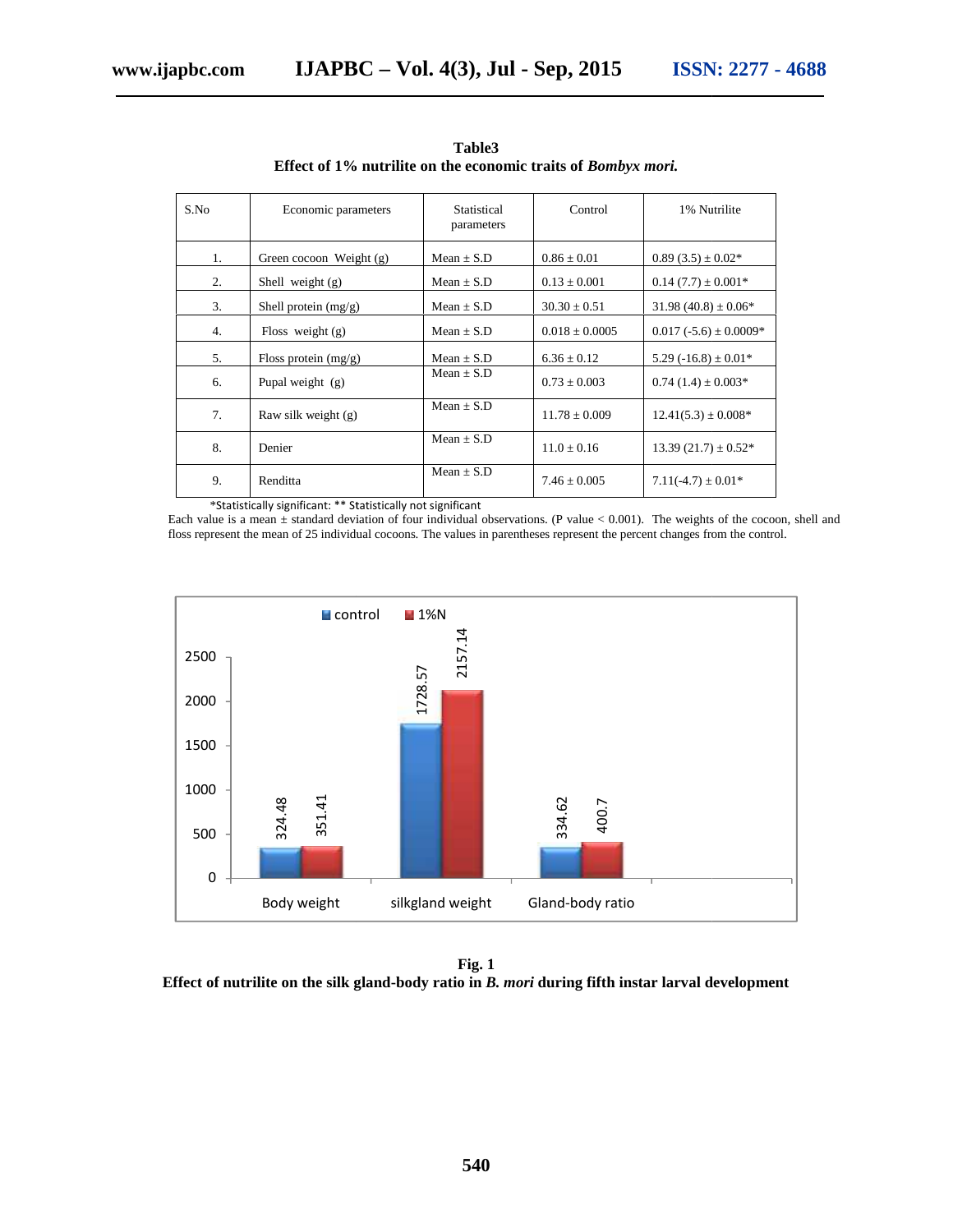



**Effect of different concentrations (5%, 3%, 2%, 1%) nutrilite on the the anterior (ASG), middle 1%) the the (MSG) and posterior (PSG) regions of the silk gland in the fifth instar larva of** *B. mori*





**Raw silk (A) reeled from 100 green cocoons produced by** *B. mori* **in the control and nutrilite treated 100**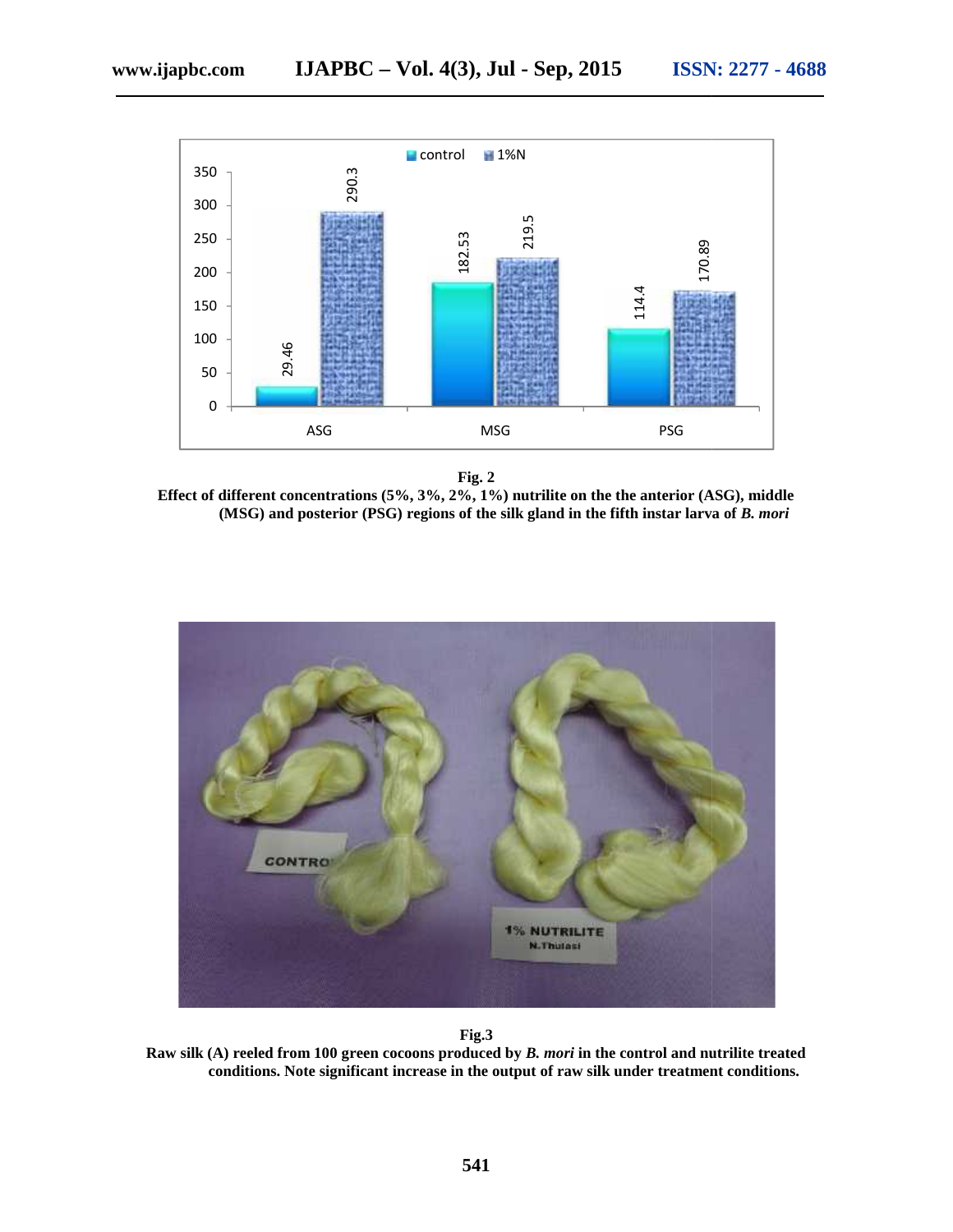#### **REFERENCES**

- 1. Amway. Essential supplements. Retrieved January 20, 2015. http://www.amway.in/Shop/Product/Category. aspx/Vitamins-Supplements, 2015.
- 2. Laskar N, Datta M. Effect of alfalfa tonic and its organic in gradients on growth and development of silkworm *Bombyx mori* L. race instar. *Environ. Ecol.,* 2000; 18:591-596.
- 3. Kanafi RR, Ebadi R, Mirhosseini SZ, Seindavi AR, Zolfaghari M, Eteban K. A review on nutritive effect of mulberry leaves enrichment with vitamins on economic parameters traits and biological parameters of silkworm, *Bombyx mori L*. *Indian Sericultture Journal.,* 2007; 4: 86-91.
- 4. Sanappa B, Ramaiah MJ, Chandrappa D. Influence of castor genotype on consumption indices of eri-silkworm, Sumia c*ynthia ricini*. *Bioduval. Environ. Ecol.,* 2002; 20: 960-964.
- 5. Etebari K, Ebadi R, Matindoost L. Effect of feeding mulberry enriched leaves with ascorbic acid on some biological, biochemical and economical characteristics of silkworm *Bombyx mori* L. *Int. J. Entomol*., 2004; 8: 81- 87.
- 6. Bhattacharya A, Kaliwal BB. Influence of mineral potassium permanganate on the biochemical constituents in the fat body and haemolymph of the silkworm, *B. mori* L. *Int. J. Indust. Entomol.,* 2004; 9 (1): 131- 135.
- 7. Bhattacharya A, Kaliwal BB. Synergetic effects of potassium and magnesium chloride on biochemical contents of the silkworm, *Bombyx mori* L. *Caspian. J. Env. Sci.,* 2005;  $3(1): 1-7.$
- 8. Raman C, Suganthi LM, Xavier N, Krishnan MK. Expression of silk gene in response to P. Soyatose (hydrolysed soya bean protein) supplementation in the fifth instar male larvae of *Bombyx mori L. J. Cell and mol*. *Biol.,* 2007; 6: 163-174.
- 9. Sheeba QF, Thilsath M, Das Manohar SS, Bai Ramani M. Effect of prophylactic antibiotic treatment on growth and cocoon characteristics of *Bombyx mori* L., *Journal of Basic and Applied Biology,* 2008; 2(1): 19-22.
- 10. Ramakrishna S, Bhaskar M. Improvement in cocoon parameters of silkworm larvae, *Bombyx mori (L)* on induction of thyroxine hormone. *The Bioscan,* 2009;4: 175-178.
- 11. Amala Rani G, Padmalatha C, Sorna Raj, Ranjith Singh AJA. Impact of supplementation of Amway protein on the economic characters and energy budget of

silkworm *Bombyx mori L*. *Asian Journal of Animal Sciences,* 2011;5(3):190-195.

- 12. Chakrabarty S, Kaliwal BB. Supplementation with Potassium carbonate, magnesium carbonate and their synergetic effects on the economic traits of the silkworm, *Bombyx mori* L. *World Journal of Science and Technology,* 2011;1(5):10-23.
- 13. Ganesh Prabhu P, Balasundaram D, Selvi S, Mathivanan V, Ramesh V. Biotechnological applications and nutritional supplementation of ascorbic acid (Vitamin C) treated *Morus alba* (L.) leaves fed by silkworm, *Bombyx mori*(L.) (Lepidoptera: *Bombycidae*) in relation to silk production. *International Journal of Research in Biomedicne and Biotechnolgy,* 2013; 3(1): 11-16.
- 14. Krishnaswami S. New Technology of silkworm rearing. *Central Sericultural research and Training Institute, Mysore, India,* 1986.
- 15. Sivaprasad S, Thulasi N. Determination of minimum effective dose of nutrilite for optimal growth, metabolism and silk production in the silkworm, *Bombyx mori*. *Int. J. Pure & Appl.Biosci*., 2015; 3 (2): 479-486.
- 16. Yamaoka K. Hoshino M, Hirai T. Role of sensory hairs on the anal papillae in oviposition behaviour of *Bombyx mori*. L. *J. Insect Physiol*., 1971; 47: 2327-2336.
- 17. Lowry OH, Rosenbrough NJ, Farra L, Randall RJ. Protein measurement with Folin phenol reagent. *J. Biol. Chem.,* 1951; 33**:**19-27.
- 18. Bohidar K, Sahoo BS, Singh DK. Effect of different varieties of mulberry leaves on economic parameters of the silkworm *Bombyx mori L*. under Orissa climate. *Bull. Ind. Acad. Seri.,* 2007; 11**:** 60-64.
- 19. Sailaja B, Sivaprasad S. Photoperiodic modulation of circadian rhythms in the silk gland protein profiles of *Bombyx mori* and its influence on the silk productivity and quality. *J. Appl and Nat. Science*, 2010; 2: 48-56.
- 20. Kavitha S, Sivaprasad S, Bano Saidulla, Yellamma K. Effect of Zinc Chloride and Zinc Sulphate on the silk worm, *Bombyx mori* growth, tissue proteins and economic parameters of sericulture. *The Bioscan,* 2012; 7(2):189-195.
- 21. Thulasi N, Sivaprasad S. Synergetic effect of ascorbic acid and lemon juice on the growth and protein synthesis in the silkworm, *Bombyx mori* and its influence on economic traits of